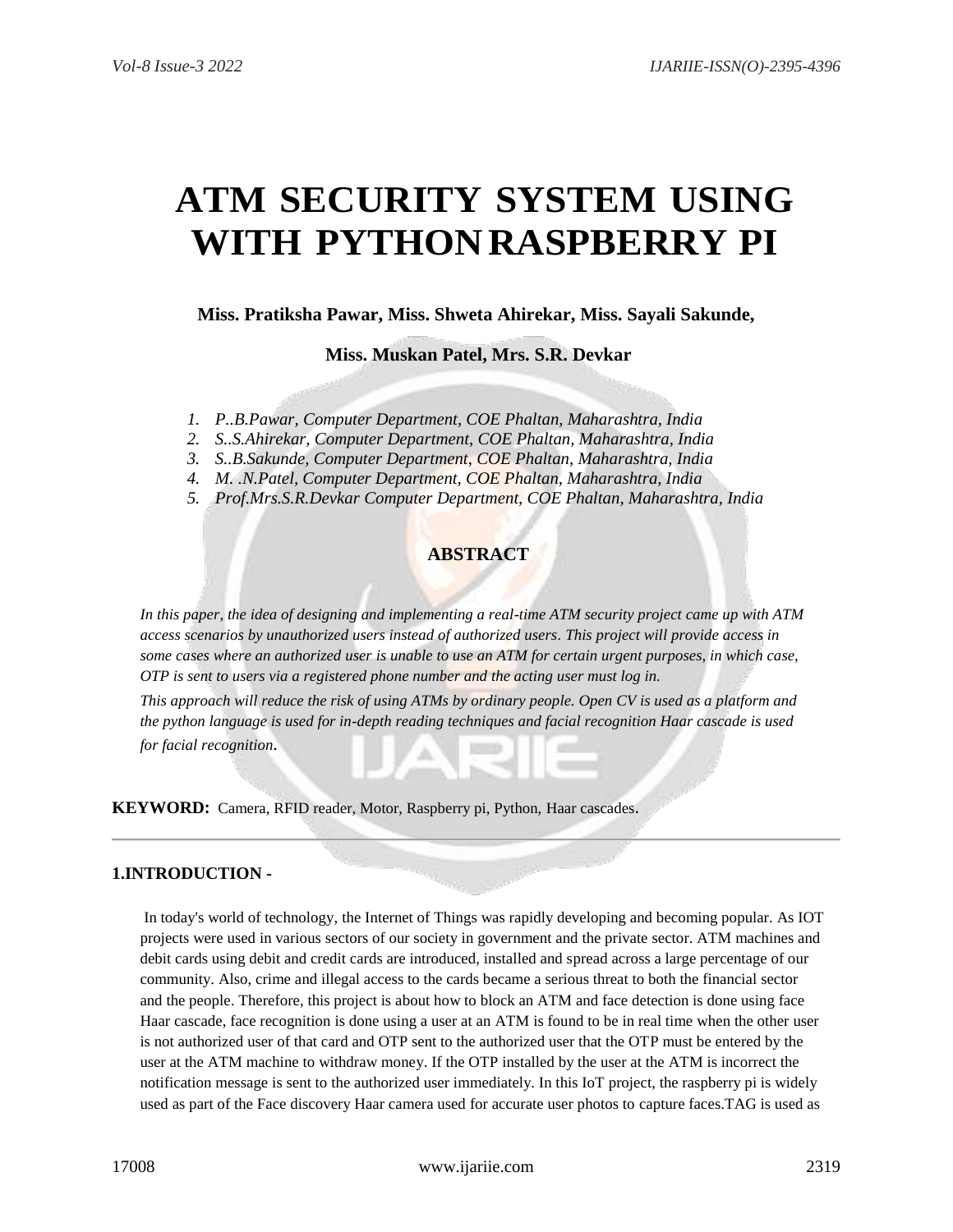an ATM card. Relay motor. OTP and alert message sent to user via standard SMPP tracking message where code is written in python language in raspberry pi.[1]

#### **2. IOT COMPONENTS-**

2.1 Raspberry pi: The raspberry pi 3 contains the application, the integration plans and the implementation of the project also carry the documentation. In our project, raspberry pi 3 is used to store face detection code, face recognition and warning message module, and other IOT components.

2.2 RFID (Reader and TAG) RFID (Radio Frequency Identification) the RFID reader is used to track a tag, which contains user account data.

2.3 RFID (Radio Frequency Identification) Mark the RFID tag used to store user account information from reputable web sites using the RFID reader.

2.4 DC Motor (12 volts): In our project, DC MOTOR is used to rotate when user information is correct or OTP installed is correct.[2]

#### **3. LITERATURE REVIEW**

3.1. Aru, Okereke Eze, and Ihekweaba Gozie. "Face recognition technology used in ATMs.

3.2. This paper highlights the process of preventing ATM theft from unauthorized access by users. This paper discusses ATM security using biometrics where users should physically present their own Wiskott, Laurenz, et al. Springer, Berlin, Heidelberg, 1997.

3.3. This paper highlights the method of face matching using a coefficient size. This paper highlights the secure transmission of PIN numbers to users of mobile devices or other devices using the secure PIN protocol verification of cloud services. Rectangular gray is used to recognize the face of the person.

### **4. ALGORITHM OF PROPOSED SYSTEM**

First, the user will swipe the ATM card. The live image is automatically captured with an ATM webcam, compared to images stored on a website. If it does, it will ask for a password and then for a fee, the transaction will be processed. The website contains data about the account holder like photo, face, mobile number, etc.[3]

### **5. DISCUSSION**

We made the IoT model using the appropriate components with raspberry pi for the first time a user encounters a picture of various angles while issuing a debit or credit card. Photographs taken are stored and converted to grayreduction images that occur while face recognition the user's gray image is split into multiple pieces and each piece is valued and stored. Collection images of users are also converted into a gray image and broken down into various pieces and prices. Based on the data stored on the user card the values provided for the approximate user picture compared to the respected values of the user image have been processed and retained during the card issuance.